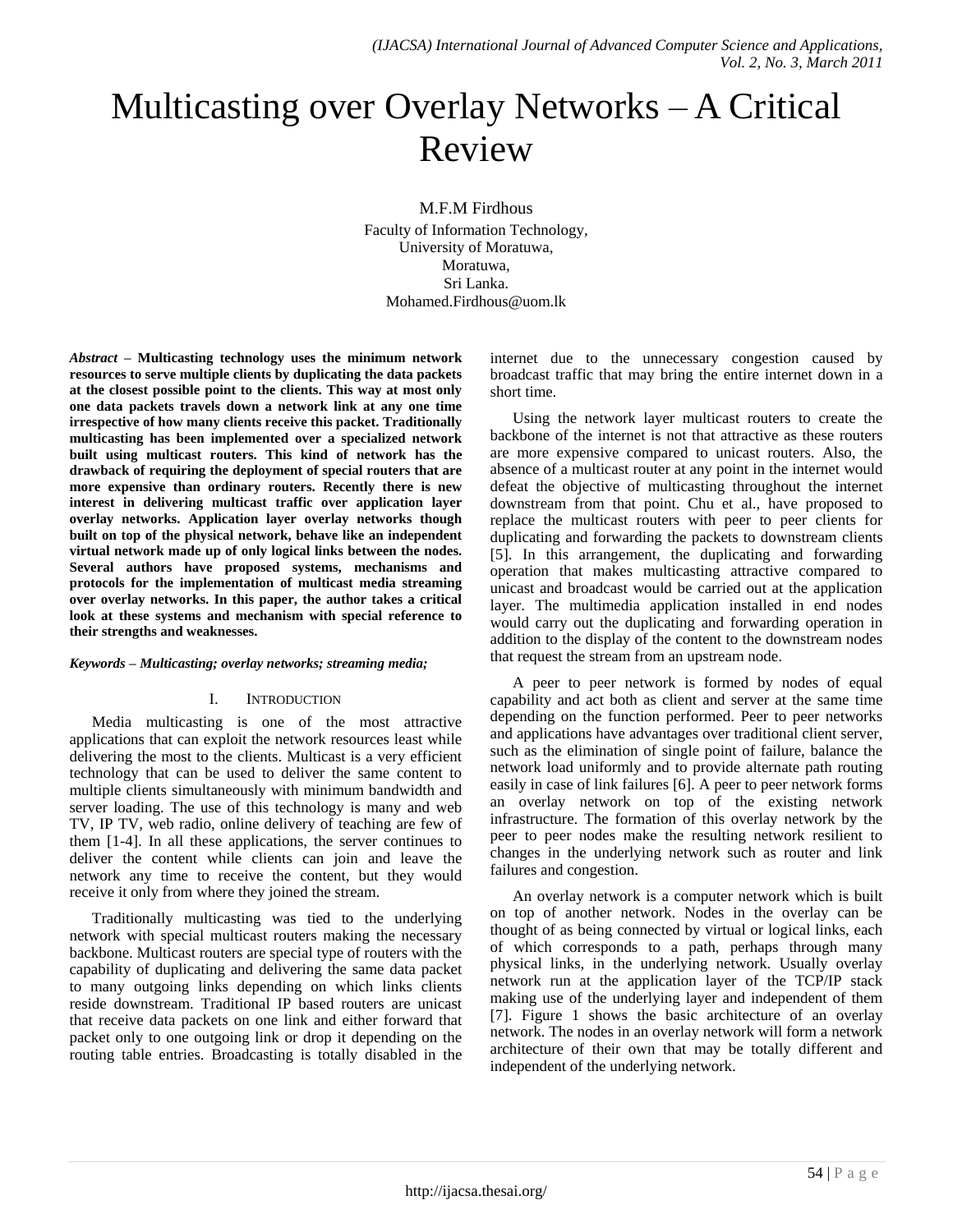

### II. MULTICASTING OVER OVERLAY NETWORKS

Several authors have proposed protocols and services how to implement overlay based multicast over the internet. In this section, an in depth analysis would be carried out on the some of the most recent protocols and application in terms of their architecture, advantages and disadvantages.

Chen et al., have proposed ACOM Any-source Capacityconstrained Overlay Multicast system. This system is made up of three multicast algorithms namely Random Walk, Limited Flooding, and Probabilistic Flooding on top of a non-DHT (Distributed Hash table) overlay network with simple structures [8]. ACOM divides the receiving nodes into multicast groups based on the upload bandwidth of a node as the upload bandwidth is determining factor as a node may be required to transfer multiple copies of the same packet over the uplink. The number of nodes in a multicast group hence depends on the capacity of the uplink making the nodes with higher capacity to support large number of neighbors. An overlay network is established for each multicast group that transforms the multicast stream to a broadcast stream with the scope of the overlay.

The overlay network is made up of two components, namely an unrestricted ring that is fundamentally different from the location specific DHT based ring and the random graph among the nodes. The ring maintenance is carried out by requiring the nodes to the next node as a successor and a few other nodes in order to avoid the problem of ring breakage due to node leaving the network.

Packet delivery with the overlay network is carried out using a two phase process. In Phase 1, packets are forwarded to a random number of neighbors within a specific number (k – a system parameter) of hops. This follows a tree structure of delivery in Phase 1. For the purpose of delivery in Phase 2, the ring is partitioned into segments and each Phase 1 node is made responsible for a segment and required to deliver the packet to its successor which in turn forwards to its successor until the packet reaches a node that has already received the packet.

In practice what ACOM does is to forward the packet in Phase 1 using a tree structure to a number of random nodes and then in Phase 2 the packet is forwarded in a unicast fashion down the network until all the nodes within the multicast subgroup receives the packet.

Even though ACOM presents several advantages such as maintenance of virtual tree in place of multicast tree bound to the physical networks, it has certain disadvantages too. The main disadvantage is the total disregard of the physical distances when setting up of the virtual tree. ACOM also has certain other disadvantages in the formation and maintenance of the ring network.

Liu and Ma have proposed a framework called Hierarchy Overlay Multicast Network based on Transport Layer Multihoming (HOMN-SCTP) [9]. This framework uses transport layer multi-homing techniques. HOMN-SCTP can be shared by a variety of applications, and provide scalable, efficient, and practical multicast support for a variety of group communication applications. The main component of the framework is the Service Broker (SvB) that is made up of the cores of of HOMN-SCTP and Bandwidth- Satisfied Overlay Multicast (BSOM). The BSOM searches for multicast paths to form overlay networks for upper layer QoS-sensitive applications, and balance overlay traffic load on SvBs and overlay links.

HOMN-SCTP is capable of supporting multiple applications on it and helps these applications meet the required QoS requirements. Since it is built on top of TCP, error control is totally delegated to the underlying layer. Nevertheless HOMN-SCTP is not suitable for applications such as streaming media that run on top of UDP.

Fair Load Sharing Scheme proposed by Makishi et al., concentrates on improving throughput instead of reducing the delay on multisource multimedia delivery such as video conferencing using Application Layer Multicasting (ALM) [10]. This scheme is based on tree structure and tries to find the tree with the highest possible throughput. The main objective of the protocol is to improve the receiving bit rate of the node that is having lowest bit rate out of all receivers. The proposed scheme is an autonomous distributed protocol that constructs the ALM where each node refines its own subtree. The end result of this refinement of subtrees is the automatic refinement of the entire tree structure.

This scheme assumes that there is backbone ring network that has unlimited bandwidth and all the receiving nodes can connect to this ring. The links from the backbone to the end nodes make the tree network which this protocol tries to improve for the receiver bandwidth. The end nodes initially make a basic (ad-hoc) tree network that would be improved iteratively over time until the all the nodes receive an optimum bandwidth in terms of bit rate. Once the basic tree structure has been established using unicast links, the nodes communicate with each other exchanging estimation queries with communication quality in terms of bandwidth to be allocated and the delay. When a better path than that is currently being used is found, the tree readjusts itself moving to the node with the better quality. This process is continued until the optimum link allocation is achieved.

Peng and Zhang have discussed the problem associated with the intranet based multimedia education platform [4]. They mainly analyze the principles of this education platform, but in the process they introduce Computer Assisted Instruction (CAI) multicasting network as the backbone of the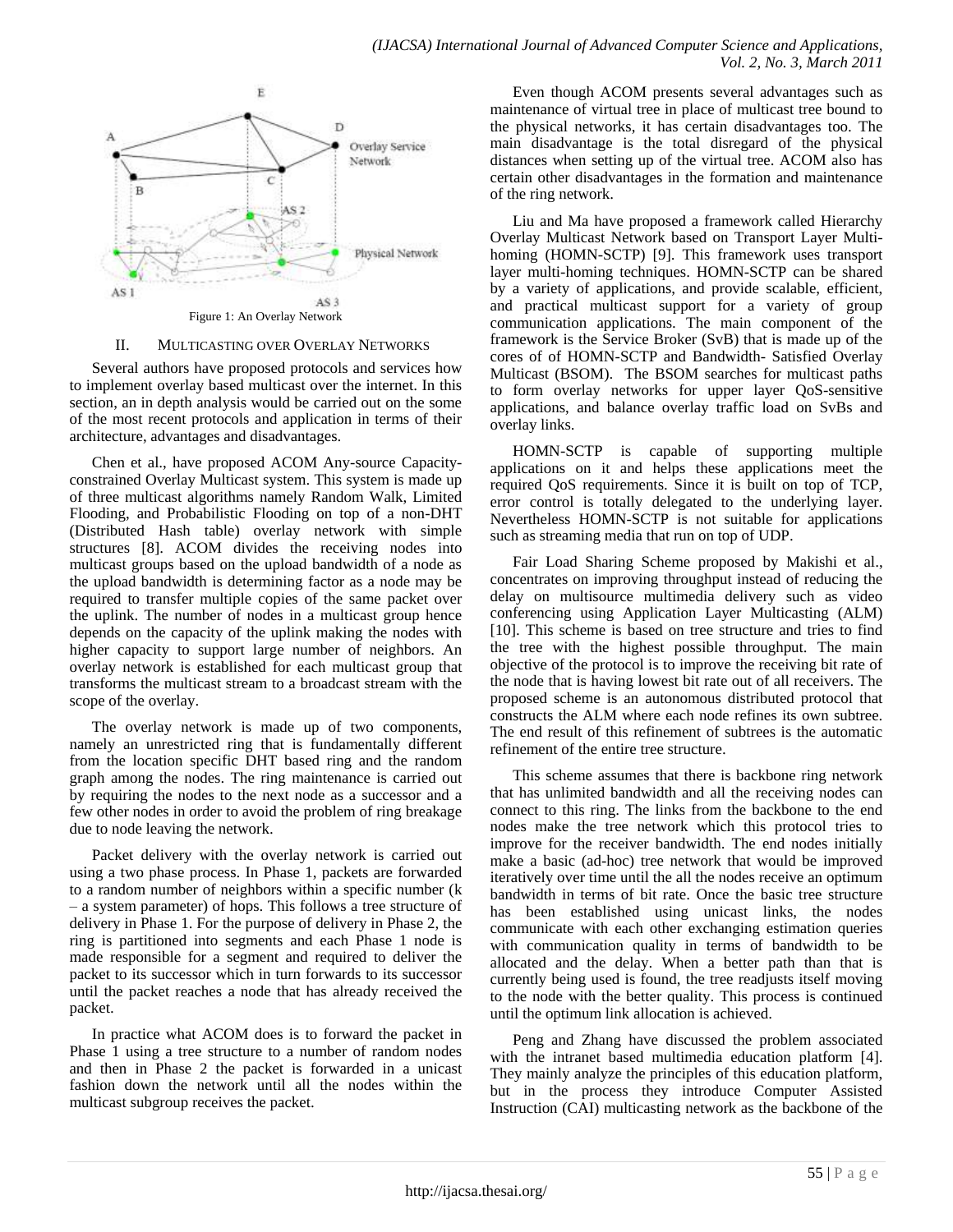network. The CAI multicasting network is based on the IPv4 special class D multicasting (224.0.0.0 ~ 239.255.255.255) address block. The multicasting network has been implemented using the Winsock2 mechanism. Once the server node (teacher) has initiated the stream the user (students) can join the multicast network and receive the multicast stream on their computers. This system is suitable only for in class teaching or within limited distance where high networking resources are available.

Reduced delay and delay jitter are very important to viewing quality of any video from the viewers' point. In traditional IP multicasting RSVP and DiffServ algorithms were used to reserve resources prior to starting the streaming. Each router on the path from the server to the client uses a dynamic scheduling algorithm to deliver the packet based on the QoS requirements. Szymanski and Gilbert have proposed a Guaranteed Rate (GR) scheduling algorithm for computing the transmission schedules for each IQ packet-switched IP router in a multicast tree. The simulation results have shown that this algorithm manages on average two packets in a queue resulting in very low delay and jitter which can practically ignored as zero jitter [11].

Even though this algorithm virtually eliminates delay jitter, it is bound to the underlying layers as it needs to be implemented on routers.

Lua et al., have proposed a Network Aware Geometric Overlay Multicast Streaming Network. This network exploits the locality of the nodes in the underlay for the purpose of node placement, routing and multicasting. This protocol divides the nodes into two groups called SuperPeers and Peers. SuperPeers form the low latency, high bandwidth backbone and the Peer connect to the nearest SuperPeer to receive the content [12].

SuperPeers have been elected based on two criteria, namely: the SuperPeer should have sufficient resources to serve other SuperPeers and Peers and they must be reliable in terms of stability not join and leave the network very frequently. Network embedding algorithm computes node coordinates and geometric distances between nodes to estimate the performance metrics of the underlying network such as latency. Peers joining the overlay network calculate the total Round Trip Time (RTT) to the SuperPeers and join the SuperPeer that has the lowest RTT. A SuperPeer joining the network calculates the RTT to all the existing SuperPeers and joins the ones with the lowest RTT and then creates connection with other six SuperPeers around it.

When a SuperPeer leaves the network, the other SuperPeers would detect this by the loss of heartbeat signal from the node that has left and will reorganize themselves by sending discovery broadcast messages to all the SuperPeers. The Peers who are affected by the leaving of a SuperPeer need to reconnect to the overlay network by selecting the nearest SuperPeer.

The main strengths of this scheme can be summarized as it has good performance in terms of latency and efficient transmission of packets via the high speed backbone network whereas the weaknesses include the heavy dependence on the

geographical locality, election of SuperPeers.

Pompili et al., have presented two algorithms called DIfferentiated service Multicast algorithm for Internet Resource Optimization (DIMRO) and DIfferentiated service Multicast algorithm for Internet Resource Optimization in Groupshared applications (DIMRO-GS) to build virtual multicast trees on an overlay network [13].

DIMRO constructs virtual source-rooted multicast trees for source-specific applications taking the virtual link available bandwidth into account. This avoids traffic congestion and fluctuation on the underlay network. Traffic congestion in the underlay would cause low performance. This keeps the average link utilization low by distributing data flows among the least loaded links. (DIMRO-GS) builds a virtual shared tree for group-shared applications by connecting each member node to all the other member nodes with a source-rooted tree computed using DIMRO.

Both these algorithms support service differentiation without the support of the underlying layers. Applications with less stringent QoS requirements reuse resources already exploited by members with more stringent requirements. Better utilization of network bandwidth and improved QoS are achieved due to this service differentiation.

System built using these algorithms would result in better performance due to differentiation of applications based on QoS requirements, but node dynamic may bring the quality of the system down.

Wang et al., have proposed an adapted routing scheme that minimizes delay and bandwidth consumption [14]. This routing algorithm creates an optimum balanced tree where the classical Dijkstra's algorithm is used to compute the shortest path between two nodes. In this scheme the Optimal Balance of Delay and Bandwidth consumption (OBDB) is formulated as:

$$
OBDB = (1 - \alpha)D + \alpha B
$$

Where D is the minimal delay criteria and B is the minimal bandwidth consumption criteria.

From the above formula, it can be seen that one routing method may lead to another bad performance. The value of  $\alpha$ is calculated based on the nature of the application. As the delay and bandwidth can be tuned to suit application requirements, applications performance can be controlled. But these algorithms will have performance issues in the face of node dynamics.

Kaafar et al., have proposed an overlay multicast tree construction scheme called LCC: Locate, Cluster and Conquer. The objective of this algorithm is to address scalability and efficiency issues [15]. The scheme is made up of two phases. One is a selective locating phase and the other one is the overlay construction phase. The selective locating phase algorithm locates the closest existing set of nodes (cluster) in the overlay for a newcomer. The algorithm does not need full knowledge of the network to carry out this operation, partial knowledge of location-information of participating nodes is sufficient for this operation. It then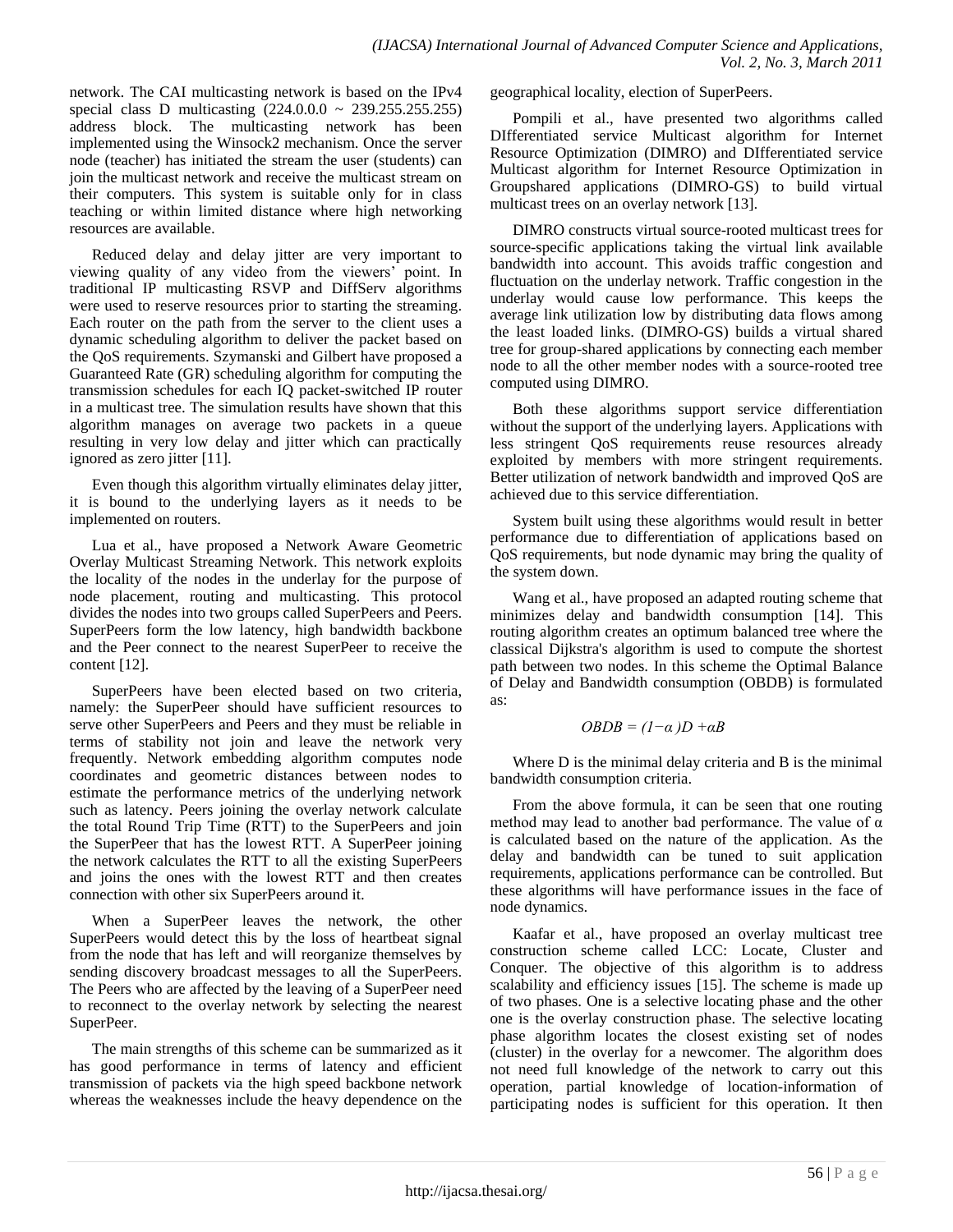allows avoiding initially randomly-connected structures with neither virtual coordinates system embedding nor fixed landmarks measurements. Then, on the basis of this locating process, the overlay construction phase consists in building and managing a topology-aware clustered hierarchical overlay.

This algorithm builds an efficient initial tree architecture with partial knowledge of the network but node dynamics may result in poor performance with time.

Walters et al., have studied the effect of the attack by adversaries after they become members of the overlay network [16]. Most of the overlay protocol can handle benign node failures and recover from those failures with relative ease, but they all fail when adversaries in the network start attacking the nodes. In this study, they have identified, demonstrated and mitigated insider attacks against measurement-based adaptation mechanisms in unstructured multicast overlay networks.

Attacks usually target the overlay network construction, maintenance, and availability and allow malicious nodes to control significant traffic in the network, facilitating selective forwarding, traffic analysis, and overlay partitioning. The techniques proposed in this work decrease the number of incorrect or unnecessary adaptations by using outlier detection. The proposed solution is based on the performance of spatial and temporal outlier analysis on measured and probed metrics to allow an honest node to make better use of available information before making an adaptation decision.

This algorithm creates a resilient overlay network in the both structured and unstructured overlay network in the presence of malicious attacks. But the strict nature of the algorithm may delay the adaptation of the network in the event of node dynamics disrupting the flow of information.

Alipour et al., have proposed an overlay protocol known as Multicast Tree Protocol (OMTP) [17]. This protocol can be used to build an overlay tree that reduces the latency between any two pair of nodes. The delay between the nodes has been reduced by adding a shortcut link by calculating the utility link between two groups.

The main advantage of this algorithm is the efficient data transfer but the efficiency may be affected by node dynamics in the overlay network.

Bista has proposed a protocol where the nodes informs the other nodes its leaving time when it joins the network [18]. Using this leaving time information new nodes are joined at the tree in such a manner early leaving nodes would make the leaf nodes down the line and the nodes that would stay longer would be at the higher levels. It has also been proposed a proactive recovery mechanism so that even if an upstream node leaves the tree, the downstream nodes can rejoin at predetermined nodes immediately, so that the recovery time of the disrupted nodes is the minimum.

These algorithms have several drawbacks including, the prior notice of the duration of stay in the network, arrangement of nodes based on the time of stay and central control to manage the node information.

Gao et al., have proposed a hybrid network combining the IP multicast network and the mesh overlay network [19]. The main objectives of the design were to build a network with high performance (low end-to-end transmission latency, high bandwidth mesh overlay links), low end-to-end hop count and high reliability.

This algorithm results in a good structure combining multicast and overlay, but the resulting network is still dependant on the physical network and managing the mesh network is expensive in terms of network resources.

Wang et al., have proposed hybrid overlay network combining a tree and mesh networks called mTreebone [20]. In the mTreebone, the tree forms the backbone and local nodes make a mesh to share content. The backbone tree network has been constructed by identifying the stable nodes as the churn of the backbone would be more expensive in terms of service disruption than the leaf node churn. On top of the tree based overlay network a mesh network has been created in order to handle the effect of node dynamics. Since the mesh network has been updated regularly using keep alive packets, any change in the mesh network immediately notified to all the other mesh nodes. In this design heuristics have been used to predict the stability of the nodes assuming the age of the in the network to be directly proportional to the probability of it staying longer in the network. That is longer a node stays in the network, larger the probability it would stay even further and more stable.

This algorithm results in a resilient overlay network but the network may carry duplicate packets in some part of the network. Also, the maintenance of the mesh network requires large network resources.

Guo and Jha have shown that the main problem in overlay based multicast networks is to optimize routing among CDN servers in the multicast overlay backbone in such a manner that it reduces the maximal end-to-end latency from the origin server to all end hosts is minimized [21]. They have identified this as the Host-Aware Routing Problem (HARP) in the multicast overlay backbone. The main reason for HARP is the last mile latency between end hosts and their corresponding proxy servers. The author of this paper have framed HARP as a constrained spanning tree problem and shown that it is NPhard. As a solution they have presented a distributed algorithm for HARP. They also have provided a genetic algorithm (GA) to validate the quality of the distributed algorithm.

This structure results in a low latency routing path improving QoS but the non-consideration of node dynamics will affect the overall quality of the network.

Table I summarize the systems, algorithms and mechanism discussed above with special reference to their advantages and disadvantages. hows the comparison of these works with special reference to their advantages and disadvantages.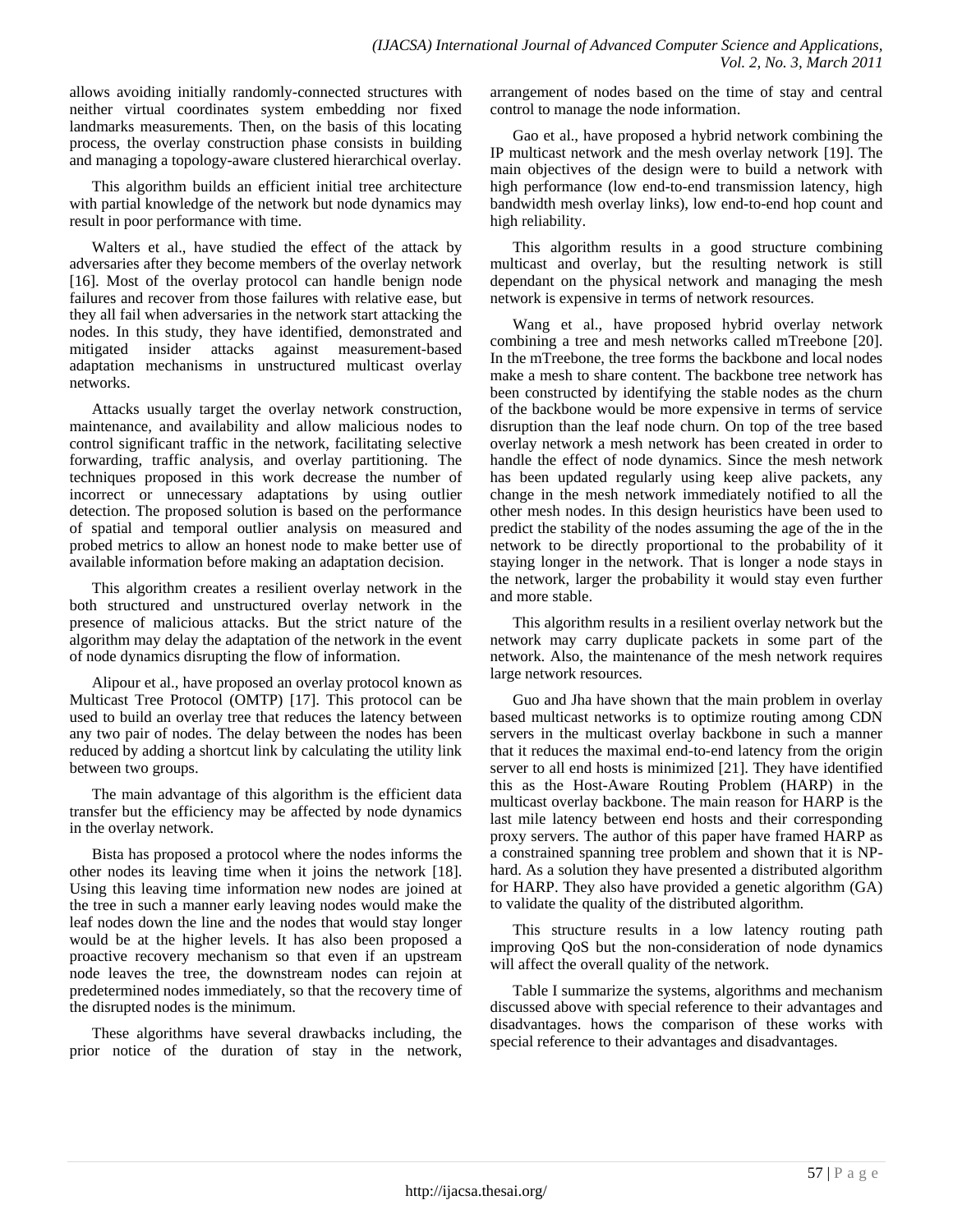## TABLE I: COMPARISON OF MULTICASTING OVERLAY NETWORKS

|    | Work   | <b>System/Protocol Proposed</b>                                              | <b>Advantages</b>                                                                                                                                                                                                                                                                                              | <b>Disadvantages</b>                                                                                                                                                                                                                                                                                                                                                                                                                                                                                                                                                                                                                                                                                                                                                                                                                                                                                                                                                                                                                                                                    |
|----|--------|------------------------------------------------------------------------------|----------------------------------------------------------------------------------------------------------------------------------------------------------------------------------------------------------------------------------------------------------------------------------------------------------------|-----------------------------------------------------------------------------------------------------------------------------------------------------------------------------------------------------------------------------------------------------------------------------------------------------------------------------------------------------------------------------------------------------------------------------------------------------------------------------------------------------------------------------------------------------------------------------------------------------------------------------------------------------------------------------------------------------------------------------------------------------------------------------------------------------------------------------------------------------------------------------------------------------------------------------------------------------------------------------------------------------------------------------------------------------------------------------------------|
| 1. | $[4]$  | Assisted<br>Computer<br>Instruction<br>(CAI)<br><b>Multicasting Network</b>  | This system is suitable for in class<br>teaching or teaching within a limited<br>area using the high technology to larger<br>classes.                                                                                                                                                                          | This system uses the existing technologies to build a<br>platform and hence no new technology has been introduced<br>in terms of multicasting.<br>This technique may work well on an intranet but cannot<br>be ported to the internet as the internet lacks support for<br>class D multicast addresses.                                                                                                                                                                                                                                                                                                                                                                                                                                                                                                                                                                                                                                                                                                                                                                                 |
| 2. | [8]    | Capacity-<br>Any-source<br>constrained<br>Overlay<br><b>Multicast System</b> | Only maintenance of virtual tree is<br>necessary, no strict multicast trees are<br>maintained.<br>Resilient to node dynamics as node<br>maintain multiple neighbors in its<br>neighbor table.<br>Simple maintenance of unrestricted<br>ring.                                                                   | The random nature of the tree formation in Phase 1 totally<br>ignores the physical distance from the source to that node.<br>The researchers have considered this as an advantage, but<br>this will make unnecessary delay in delivering a packet to a<br>node that may be physically closer to the source but not<br>selected as a Phase 1 node.<br>Even though, the unrestricted ring is better than location<br>specific DHT ring in terms of node creation and<br>maintenance, the unrestricted node is inefficient in<br>forwarding packets and the logical neighbors may not<br>always be neighbors physically.<br>Phase 2 forwarding is essentially unicast and cascaded in<br>ACOM which may create a lot of delay in the ultimate<br>delivery to the last node. The problem will be more severe in<br>case of a high capacity Phase 1 node as it will have a large<br>number of neighbors.<br>Converting any portion of the multicast network to a<br>broadcast network is inherently in efficient as broadcast is an<br>inefficient protocol in terms of network utilization. |
| 3. | $[9]$  | Hierarchy<br>Overlay<br><b>Multicast Network</b>                             | This<br>framework<br>builds<br>an<br>infrastructure<br>on<br>which<br>multiple<br>applications can be built.<br>The framework helps application to<br>meet the required QoS.<br>The framework makes use of the<br>facilities of the underlying layer for the<br>error control as it is built on top of<br>TCP. | The framework has been built on top of TCP and hence is<br>not suitable for best effort services running on UDP<br>especially streaming media applications.<br>TCP is a high overhead protocol compared to UDP and<br>hence, this protocol would inherently have high overhead.<br>This framework will not meet the QoS requirement in<br>terms of delay and delay jitter on high loss links as TCP<br>would create delay and delay jitter on high loss networks and<br>hence not suitable for real time applications like media<br>streaming.                                                                                                                                                                                                                                                                                                                                                                                                                                                                                                                                          |
| 4. | $[10]$ | Fair Load Sharing Scheme                                                     | This scheme works purely on the<br>application layer without<br>directly<br>depending on the lower layers.<br>The protocol results in the optimum<br>receiving tree structure for a given<br>situation.                                                                                                        | This protocol is only suitable for network with stable<br>receiving nodes.<br>Dynamic nature of the nodes joining and leaving the<br>network will make the tree fail as there is no mechanism in<br>the protocol to handle node dynamics.<br>The dynamic nature of the internet would make the tree<br>structure oscillating as the communication quality heavily<br>depends on the dynamics of the underlying network.<br>Tree management is costly in terms of information<br>exchanged between the nodes as the continuous information<br>exchange is needed.                                                                                                                                                                                                                                                                                                                                                                                                                                                                                                                        |
| 5. | $[11]$ | Guaranteed<br>Rate<br>(GR)<br>Scheduling Algorithm                           | This algorithm virtually eliminates<br>delay jitter in received video stream<br>resulting in high quality reception.<br>The algorithm is simple enough to<br>implement on any IP router.                                                                                                                       | This algorithm needs to be implemented on IP routers and<br>hence bound to the underlay network.<br>This does not provide a solution to the existing problem of<br>how to use the existing network as it is to transport<br>multimedia streaming without depending on the underlay<br>network.                                                                                                                                                                                                                                                                                                                                                                                                                                                                                                                                                                                                                                                                                                                                                                                          |
| 6. | $[12]$ | Network Aware Geometric<br>Overlay<br>Multicast<br><b>Streaming Network</b>  | This algorithm has good performance<br>in terms of latency as the physical<br>location of the node has been computed<br>and used as a parameter in forming the<br>overlay network.<br>Breaking the network into two layers<br>result in efficient transmission of                                              | Since the algorithm heavily depends on the geographical<br>location, an efficient geographical location computing<br>algorithm is vital in addition to managing the overlay<br>network.<br>Since the election of SuperPeers depends on the condition<br>that the SuperPeer should have high dependability in terms<br>of churn frequency, past historical data may be necessary to                                                                                                                                                                                                                                                                                                                                                                                                                                                                                                                                                                                                                                                                                                      |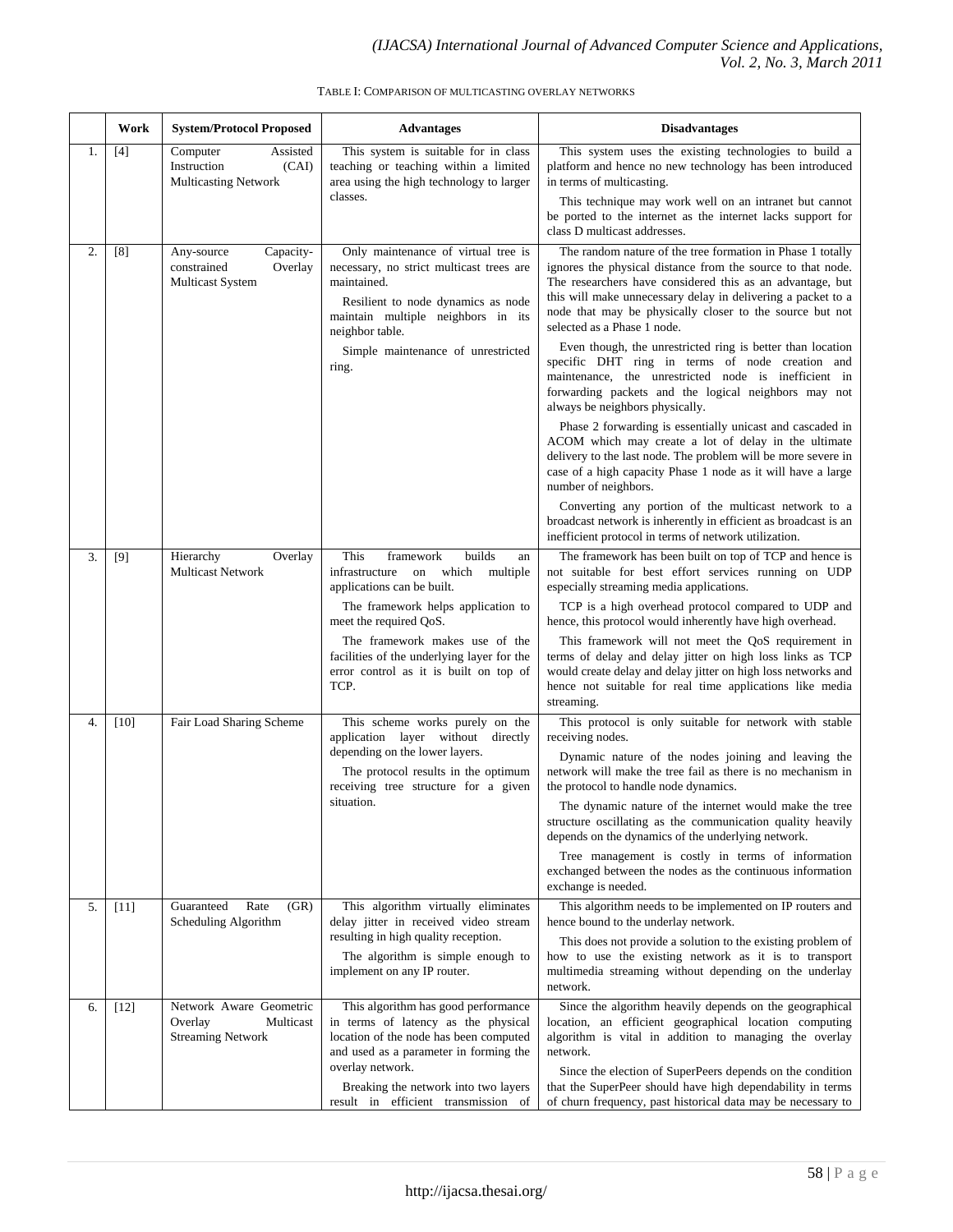|     |        |                                                                                                                                                                                                                                                                                | packets as the SuperPeers are connected                                                                                                                                                                                          | determine the reliability of a node accurately.                                                                                                                                                                                                                                                                                                                                                                                                                                                                                                                                                                                                                                                                                                                                                        |
|-----|--------|--------------------------------------------------------------------------------------------------------------------------------------------------------------------------------------------------------------------------------------------------------------------------------|----------------------------------------------------------------------------------------------------------------------------------------------------------------------------------------------------------------------------------|--------------------------------------------------------------------------------------------------------------------------------------------------------------------------------------------------------------------------------------------------------------------------------------------------------------------------------------------------------------------------------------------------------------------------------------------------------------------------------------------------------------------------------------------------------------------------------------------------------------------------------------------------------------------------------------------------------------------------------------------------------------------------------------------------------|
|     |        |                                                                                                                                                                                                                                                                                | to each other via a high speed backbone<br>network.                                                                                                                                                                              | SuperPeers should also have sufficient resources to<br>support other SuperPeers and Peers in the network, if the<br>resource availability information is obtained from the node<br>itself, this would be an invitation to rogue nodes to highjack<br>the entire backbone network using false information.<br>The Peers that are affected by a SuperPeer leaving the<br>network do not have automatic transfer to another<br>SuperPeer, this drastically affect the reliability of the entire<br>multicast operation.                                                                                                                                                                                                                                                                                   |
| 7.  | $[13]$ | <b>DIfferentiated</b><br>service<br>Multicast<br>algorithm<br>for<br>Internet<br>Resource<br>Optimization (DIMRO)<br>and<br>DIfferentiated<br>service<br>Multicast<br>algorithm for<br>Internet<br>Resource<br>Optimization<br>in<br>Groupshared<br>applications<br>(DIMRO-GS) | These algorithms result in good<br>performance for both QoS stringent<br>applications and non QoS stringent<br>applications<br>due<br>service<br>to<br>differentiation.                                                          | The node dynamics has not been considered when<br>designing these protocols, hence node dynamics would<br>drastically bring the quality of the network down.                                                                                                                                                                                                                                                                                                                                                                                                                                                                                                                                                                                                                                           |
| 8.  | $[14]$ | <b>Adapted Routing Scheme</b>                                                                                                                                                                                                                                                  | These algorithms results in better<br>performance for any kind of application<br>as delay and bandwidth can be tuned to<br>meet the application requirements.                                                                    | The node dynamics has not been considered in this<br>routing scheme and hence node dynamics would drastically<br>bring the quality of the network down.                                                                                                                                                                                                                                                                                                                                                                                                                                                                                                                                                                                                                                                |
| 9.  | $[15]$ | LCC : Locate, Cluster and<br>Conquer multicast tree                                                                                                                                                                                                                            | This algorithm creates the initial tree<br>architecture very efficiently with partial<br>knowledge of the overlay network.                                                                                                       | The node dynamics has not been considered in this<br>routing scheme and hence node dynamics would drastically<br>bring the quality of the network down.                                                                                                                                                                                                                                                                                                                                                                                                                                                                                                                                                                                                                                                |
| 10. | $[16]$ |                                                                                                                                                                                                                                                                                | This algorithm creates a resilient<br>overlay network in the face of attacks<br>by malicious nodes.<br>The algorithm works on unstructured<br>overlays and hence can be easily<br>adapted to structured overlay networks<br>too. | The strict nature of the algorithm delays the adaptation of<br>the network to genuine node dynamics.<br>The delay in network adaptation may result in<br>unnecessary disruptions to the streaming and affect the<br>quality of service of the application.                                                                                                                                                                                                                                                                                                                                                                                                                                                                                                                                             |
| 11. | $[17]$ | Multicast Tree Protocol                                                                                                                                                                                                                                                        | This algorithm results in efficient<br>data transfer between the source to<br>destination in terms of reduced delay.                                                                                                             | The node dynamics has not been considered in<br>constructing the tree and hence node churn would result in<br>broken trees affecting the downstream nodes.                                                                                                                                                                                                                                                                                                                                                                                                                                                                                                                                                                                                                                             |
| 12. | $[18]$ | <b>Proactive Fault Resilient</b><br><b>Overlay Multicast Network</b>                                                                                                                                                                                                           | A proactive mechanism has been<br>proposed that keeps the downstream<br>nodes informed when to expect an<br>upstream node leaving for the purpose<br>of reconnection.                                                            | The setup shown in this algorithm is very artificial as the<br>nodes need to inform the other nodes their duration of stay at<br>the beginning itself. This against the basic spirit of the<br>overlay network where nodes can join and leave the network<br>at their choice.<br>Arranging the nodes in the in the reverse order of the<br>duration of the stay is very impractical as it may result in an<br>inefficient structure if the longest staying node is very far<br>away from the source.<br>Node dynamics has not been properly considered in this<br>design as the affected nodes need to rejoin the network<br>themselves.<br>A central control would be needed to keep the information<br>about the nodes joining time and duration of stay for proper<br>operation of these protocols. |
| 13. | $[19]$ | Hybrid IP multicast mesh<br>overlay network                                                                                                                                                                                                                                    | Results<br>in<br>good<br>structure<br>a<br>combining both IP multicast and mesh<br>overlay.                                                                                                                                      | This network is not totally independent of the underlying<br>network as it depends on the IP multicast protocol.<br>Establishing a full mesh network is not efficient as it<br>would need a large memory maintain information about each<br>and every node. This problem would become more acute as<br>the network size grows to very large. This would result in<br>scalability problems.<br>Maintaining the full mesh information also has the<br>problem of updating the mesh information table as all the<br>nodes need to update the information table every time a node                                                                                                                                                                                                                          |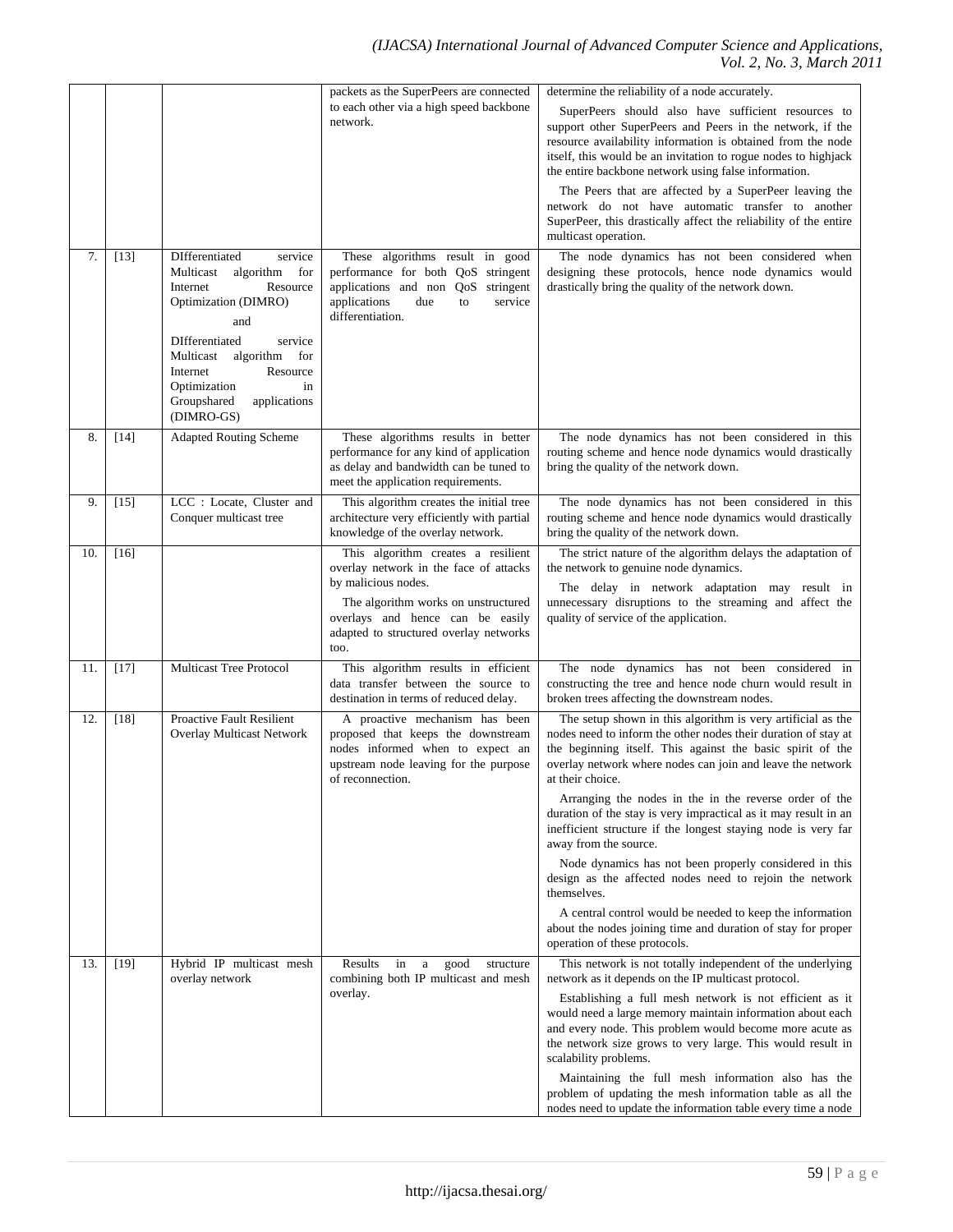|     |      |                                             |                                                                                                                                                                                                                                                                      | joins or leaves the network. This would result in instability<br>in the network as the network grows.                                                                                                                                 |
|-----|------|---------------------------------------------|----------------------------------------------------------------------------------------------------------------------------------------------------------------------------------------------------------------------------------------------------------------------|---------------------------------------------------------------------------------------------------------------------------------------------------------------------------------------------------------------------------------------|
| 14. | [20] | mTreebone                                   | This structure show better resilience<br>to node dynamics compared to pure tree<br>structured overlay networks.                                                                                                                                                      | This structure has the shortcoming of data duplicates of<br>content and unnecessary congestion in the local network in<br>managing the mesh network at the local level.                                                               |
|     |      |                                             | Also this structure would have lesser<br>load on the backbone tree as it would<br>carry only one data packet at any one<br>time.                                                                                                                                     | The maintenance of the mesh network is also more<br>expensive as it needs constant updates about the node<br>structure and availability and requires large memory to<br>maintain the mesh information on each and every mesh<br>node. |
| 15. | [21] | Distributed<br>Algorithm for<br><b>HARP</b> | This structure optimizes the routing<br>between the source node and the<br>receiving nodes in such a manner that<br>the total latency is reduced. This results<br>in the better QoS in terms of reducing<br>the maximum delay between the source<br>and the clients. | The node dynamics has not been considered in<br>constructing the tree and hence node churn would result in<br>broken trees affecting the downstream nodes.                                                                            |

# III. CONCLUSION

In this work, the author has taken a critical look at the literature on multicasting over overlay networks. Multicasting is one of the most promising applications over the Internet as it requires relatively lower overhead to serve a large number of clients compared to the traditional unicast or broadcast applications. Under the most optimum conditions, multicast systems will have only one data packet in any part of the network irrespective of how many clients are served downstream. Also, the multicast server will transmit only one data packet irrespective of how many clients receive the copies of such packets. In traditional multicast networks, multicast routers placed at strategic locations duplicate the packets depending on the requests they receive. Deploying multicast routers throughout the Internet is not practical due to the amount of investment required for such an operation. Hence researchers have recently focused their attention on using overlay networks to realize the goal of implementing multicast applications in the Internet. By implementing multicasting over application layer overlay networks, the function of duplicating packets has been moved from the network layer (Internet Protocol layer) to application layer.

One of the most challenging tasks in overlay networks in the management of node dynamics. In overlay networks, nodes can join and leave the network at their will. In traditional multicast networks deployed using multicast routers, node dynamics is not a major concern as the infrastructure is considered to be stable and only the leaf or end nodes join and leave the network. The churn of end nodes will not affect any other client node as they are not dependant on each other.

Using overlay networks for multicasting presents a new challenge as the end nodes are required to play a dual role of clients as well as forwarding agents to other client nodes downstream. Node dynamics will have different effects on the end user applications depending on the type of application. Real time applications will be more affected by node dynamics than non-real time applications due to the disruptions resulting from such dynamics.

In this work, media streaming has been selected as the application to be run over the overlay network for the purpose of testing the quality of the overlay networks. Media streaming has been selected as the application due to its popularity and the stringent QoS requirements that are required to be met for successful deployment of such applications in the Internet. Media streaming requires non disrupted flow of packets from the source to destination. Hence managing node dynamics is very important for successful implementation of these applications on the overlay networks.

In this paper, the author presents a critical review of systems, algorithms and mechanism proposed in the recent literature. Special attention has been paid to the advantages and disadvantages of these proposed systems with respect to managing node dynamics. The paper looks at each proposal critically on the mechanism proposed, their strengths and weaknesses. Finally, the results of the analysis have been presented in a table for easy reference.

#### **REFERENCES**

- [1] Katsumi Tanaka, "Research on Fusion of the Web and TV Broadcasting," in 2nd International Conference on Informatics Research for Development of Knowledge Society Infrastructure (ICKS 2007), Kyoto, Japan, 2007, pp. 129-136.
- [2] Luis Montalvo et al., "Implementation of a TV studio based on Ethernet and the IP protocol stack," in IEEE International Symposium on Broadband Multimedia Systems and Broadcasting (BMSB '09), Bilbao, Spain, 2009, pp. 1-7.
- [3] Steven M Cherry, "Web Radio: Time to Sign Off?," IEEE Spectrum, p. 1, 2002.
- [4] Yongkang Peng and Yilai Zhang, "Research and application of the intranet-based multimedia education platform," in International Conference on Networking and Digital Society, Wenzhou, China, 2010, pp. 294 - 297.
- [5] Yang-hua Chu, Sanjay G Rao, Srinivasan Seshan, and Hui Zhang, "A Case for End System Multicast," IEEE Journal on Selected Areas in Communications, vol. 20, no. 8, pp. 1456-1471, October 2002.
- [6] Alf Inge Wang and Peter Nicolai Motzfeldt, "Peer2Schedule an experimental peer-to-peer application to support present collaboration," in International Conference on Collaborative Computing: Networking, Applications and Worksharing (CollaborateCom 2007), New York, NY, USA, 2007, pp. 418-425.
- [7] Loïc Baud and Patrick Bellot, "A purpose adjustable overlay network," in 6th EURO-NF Conference on Next Generation Internet (NGI), , Paris, France, 2010, pp. 1-8.
- [8] Shiping Chen, Baile Shi, Shigang Chen, and Ye Xia, "ACOM: Anysource Capacity-constrained Overlay Multicast in Non-DHT P2P